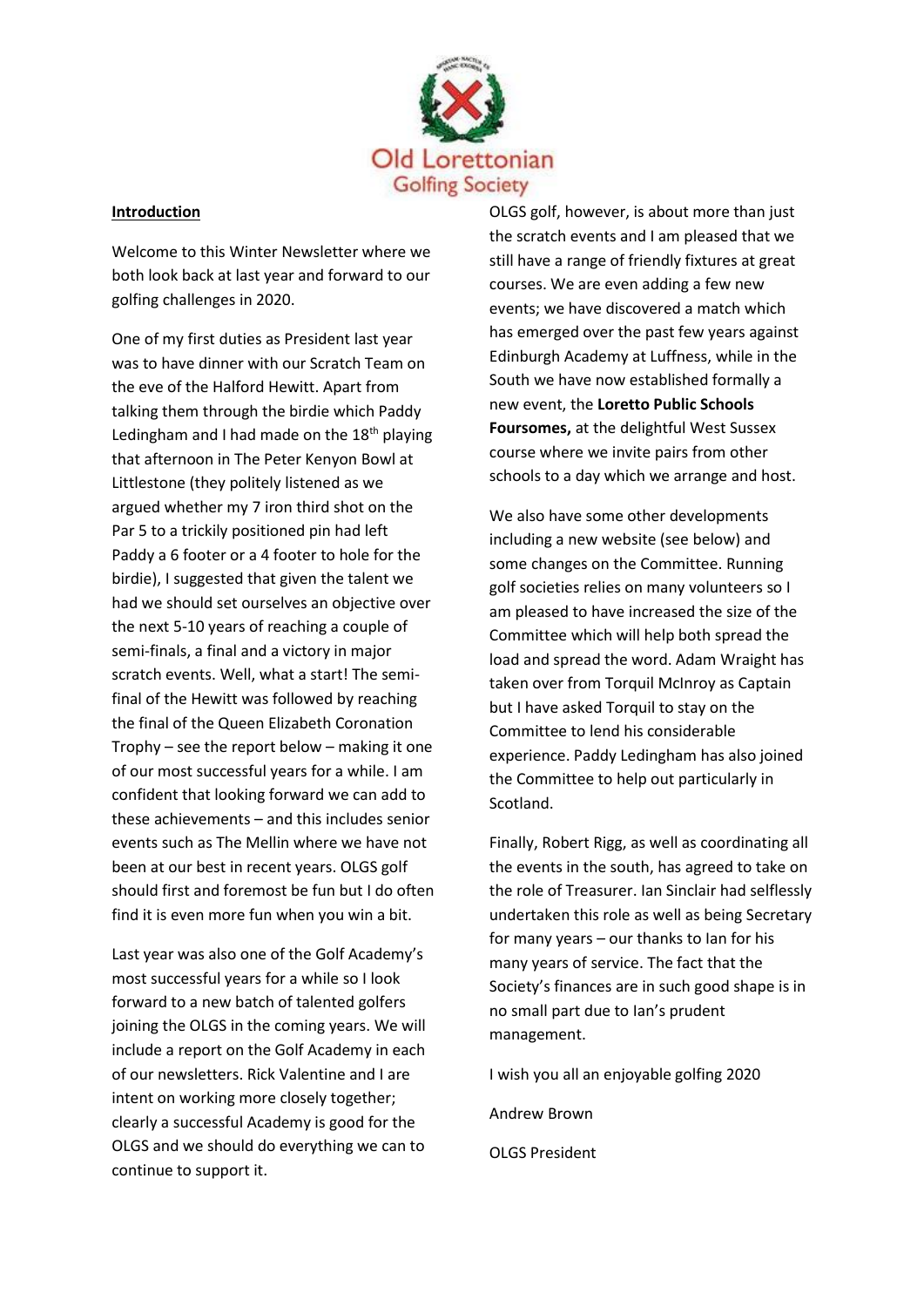

# **Autumn Events**

Following the successful Hewitt campaign resulting in the first semi-final for 37 years, the team went one better at the Queen Elizabeth Coronation Schools Trophy at Royal Burgess in September. Victories over Hutchesons, Grammarians, Glenalmond and Glasgow High School brought about a final against rivals Merchiston. John Dunn-Butler and Cameron Gray won the first match but Merchiston won the second two narrowly to take the trophy. This was despite an incident in the penultimate match when our immediate past-President, who had come along to support the team, was hit on the head by a Merchiston ball – allegations that he was trying to head it out-of-bounds have been shown to be non-proven! It was a magnificent team performance by Cameron Blair, Ronan Higgins, John Dunn-Butler, Sami Bouzabia, David Dunn-Butler, Ian McDowall, Cameron Gray, Torquil McInroy, George Munsey and Peter Mackay. Particular mention to the Dunn-Butler brothers and Cameron Gray who won four of their five matches.



West Hill -venue for The Mellin Trophy

In the South there were two matches this autumn, the first at Liphook against the Old Marlburians and the second against Fettes at Worplesdon. Marlborough took the first tie but that was their only success with Loretto winning all four of the others to gain a decisive 4-1 victory on a lovely autumn day. Recent results against Fettes in the annual match at Worplesdon have not been so good (you have to go back to 2013 to find a Loretto win) so a 3-2 lead at lunchtime following fine wins by Brown and Henderson, Shuker and Sadler and McPhater and Duncan gave some hope. Unsurprisingly Fettes fought back taking 2 ½ of the first 3 points which required Brown and McPhater to win the final match to secure a draw in the match which they duly did.



Can you recognise this hole on a famous East Lothian course?

The Mackay Trophy at Denham has not been well supported in recent years and after a couple of late call-offs six OLs turned up – still a 100% increase on last year! Fettes had about nine. The Mackay Trophy was won by your President after a 22 year gap. A 15 foot putt on the final green proved decisive delivering a respectable 36 points, one ahead of Tom Michie. Tom's sister Katrina was gunning for winning the trophy for the third year running but had to settle for third place. While the morning was bright, torrential rain at lunchtime encouraged all to linger in the clubhouse and abandon the afternoon Foursomes. One innovation was that David Cheyne brought his son, Ali, as a guest. Ali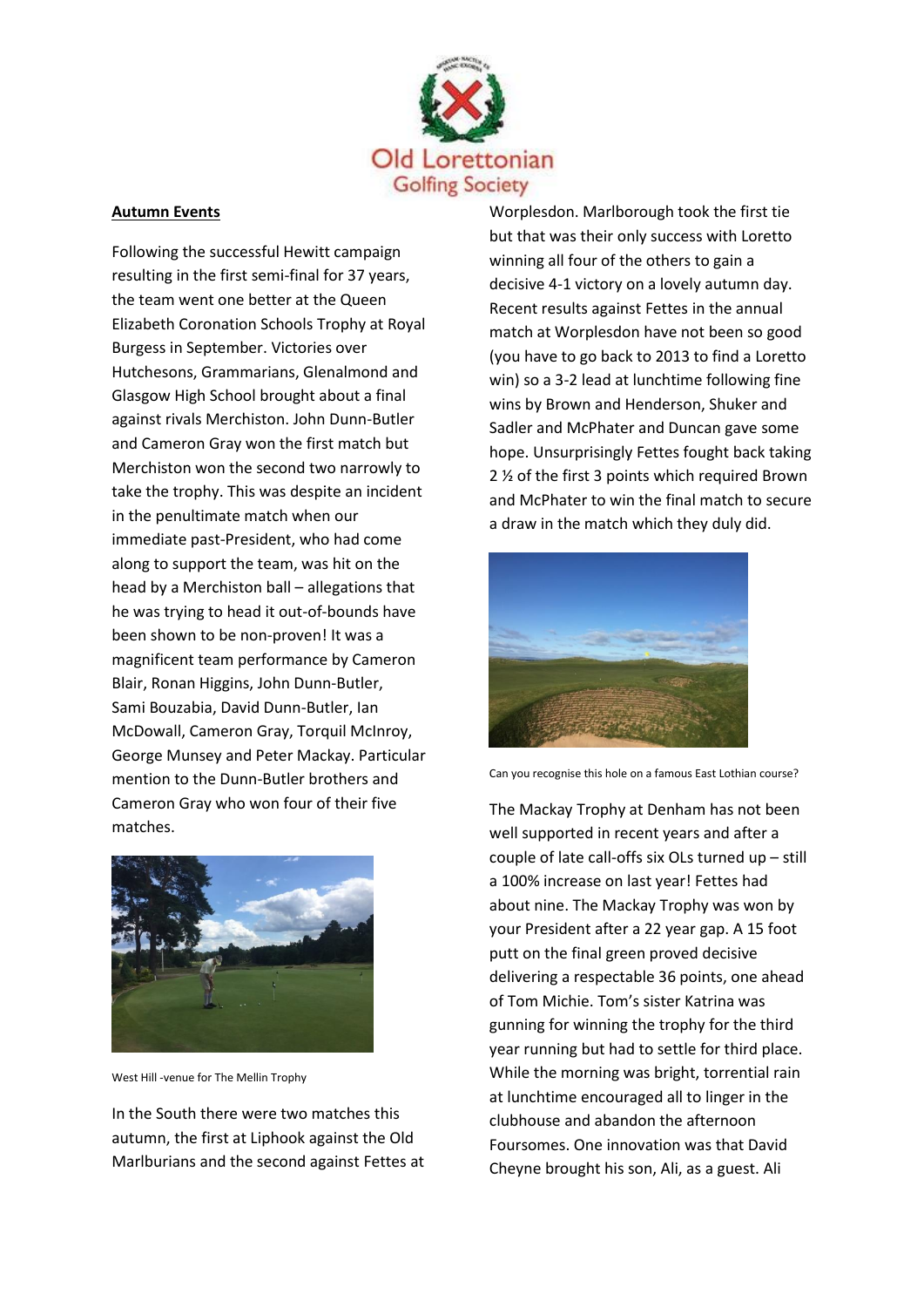

plays off +1 and I enjoyed marking his card at the stroke 18 hole: 3 for 4 for 1!

Discussions with Fettes afterwards concluded that in future guests should be encouraged and that we would add a guest prize for the day. This will help keep the numbers up and secure the fixture.

The final event of the year was the OLGS Medal which took place at The Renaissance Club on a delightfully sunny afternoon at the end of October. Conditions were tough however with a cold wind but this didn't stop David Dunn-Butler scoring a magnificent gross 69 to win the Loretto Medal. The Handicap Trophy was won by Hugo Balfour-Melville with 37 points, pipping Walter Alexander on countback who took the Gedge Cup for the over 50s prize.



Torquil McInroy is presented with a print of North Berwick by the President in recognition of his long tenure aa OLGS Captain.

# **The Loretto Golf Academy**

While Loretto pioneered the Golf Academy idea many schools have since followed so the competition in national schools' competitions has increased dramatically over recent years with the quality of play becoming ever higher. It is therefore impressive that the Academy has enjoyed one of its best years for a while.



The winning Loretto and Scotland team at Celtic Manor

In March, Loretto represented Scotland in the ISGA Home Internationals at Bryn Meadows and Celtic Manor. In wet conditions Loretto scored a decisive win for Scotland.

The following month Loretto competed as one of the best 18 teams in the country in the ISGA National Finals at Princes and Royal St Georges in Kent. Not only did Loretto win the event but Captain, Cameron Gray, won the individual title.

Finally, in July Loretto competed in the HMC Foursomes at Rye where they lost narrowly in the semi-finals to the eventual winners, Reeds, who won all three of the ties on the 18<sup>th</sup> green. Loretto went on to win third place in the tournament.

The Junior teams have also had success defending the IAPS Under 11 Team Golf title in Shropshire in June then at the ISGA Junior Finals at Radley the Loretto A team won the event and the Loretto B team was second!